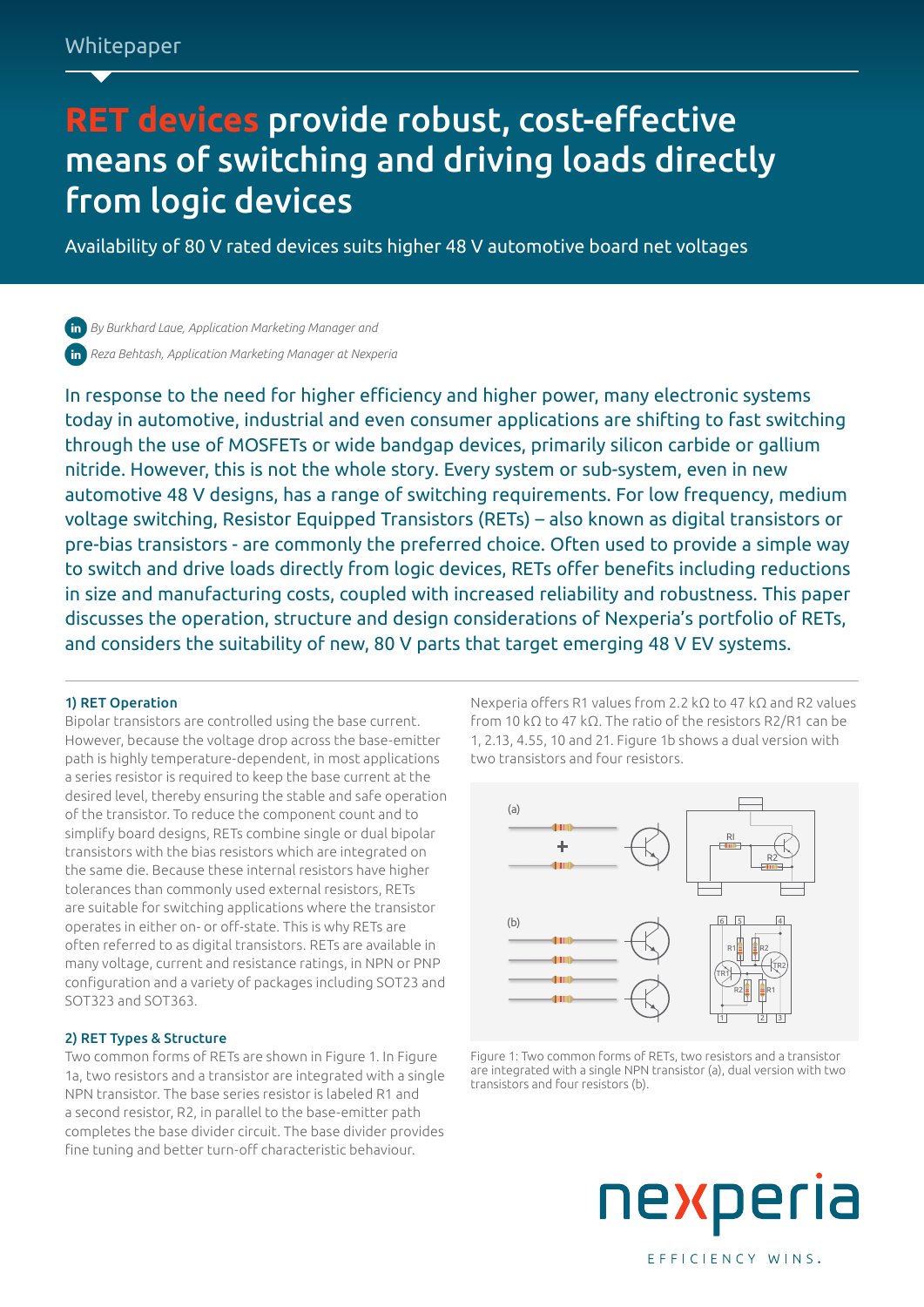The RET structure is very similar to the well-understood standard BJT. Figure 2 shows the resistance 'meander' created using a standard device processing step where a polysilicon layer is deposited on the die and then etched back, structured and patterned to form the integrated resistor layer. Figure 3 shows a cross section of a 100 mA automotive RET.



Figure 2: The resistance 'meander' is created using a standard device processing step.



- 1. Si\_Nitride passivation layer
- 2. Al contact metallization
- 3. Poly-Si layer
- 4. Plasma oxide
- 5. Thermal oxide
- 6. Doped emitter region
- 7. Doped base region
- 8. Epitaxial layer (collector)
- 9. Doped silicon substrate
- 10. Backmetallization

aaa-033227

# 3) Nexperia RET portfolio

Nexperia offers two types of RETs: so-called performancebased 600 mA 40 V RETs; and standard devices which are available as 50 V devices and 80 V parts which have recently been uprated, primarily to cope with new 48 V automotive systems.

600 mA RETs are based on the company's performancebased, low VC saturation BJTs that have a good current amplification. This gain stays high at high-collector currents, which is very important because less base energy is required, so the transistor can more easily be turned on, even at high load currents. Also, the residual voltage across this switch and in the on-state is lower compared to a standard transistor, so overall they achieve a much better power efficiency. Die size can also be reduced.

When in use, it is important that heat generation in the load path transistor is minimized, so again, it is useful if the transistor has a good current amplification, which does not degrade and improves with temperature over the load current. As an example, Figure 4 shows the performance of Nexperia's PBRN113ZT 600 mA, 40 V R1/R2 1 kΩ/10 kΩ NPN performance-based RETs.



Figure 3: Cross-section of a 100 mA automotive RET. Figure 4: Performance of PBRN113ZT 600 mA, 40 V R1/R2 1 kΩ/10 kΩ NPN RET.

> Another benefit of the Nexperia technology is the relative tight tolerance of the R1/R2 ratio of the integrated resistors for RETs with current values above 100 mA, which at +/-10% are three times more accurate than other products. This enables the input voltage safety margin to be reduced.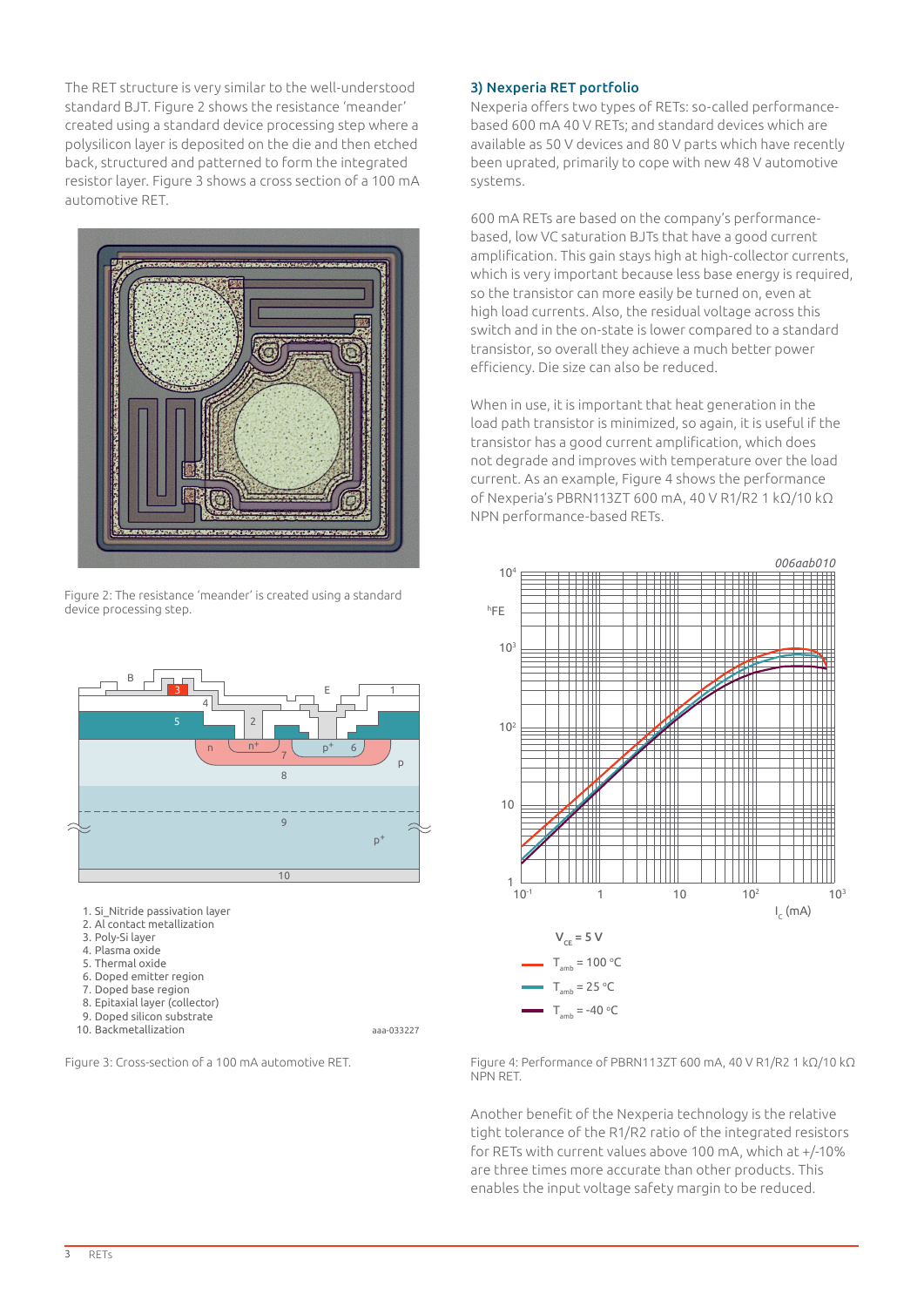#### 4) Design considerations

While RETs offer many significant benefits, some important design considerations should be noted.



| R1/R2    | $V_{\text{I(on)}}$ min | $V_{I(on)}$ typ | $V_{I(\text{off})}$ typ | V <sub>i(off)</sub> max | <b>RET Type</b> |
|----------|------------------------|-----------------|-------------------------|-------------------------|-----------------|
| 10k/10K  | 2.5                    | 1.8             | 1.15                    | 0.8                     | NHDTC114ET      |
| 22K/22k  | 3                      | 2.3             | 1.15                    | 0.8                     | NHDTC124ET      |
| 47k/47k  | 5                      | 3.3             | 1.15                    | 0.8                     | NHDTC144ET      |
| 2.2k/47k | 1.7                    | 0.81            | 0.595                   | 0.5                     | NHDTC123JT      |
| 4.7/47k  | 1.4                    | 0.95            | 0.625                   | 0.5                     | NHDTC114YT      |
| 10k/47k  | 1.6                    | 1.22            | 0.690                   | 0.5                     | NHDTC143ZT      |

Table 1: Dependency of the on- and off-state input voltages on the resistor divider configuration.

The selection of a proper resistor divider option is also important to ensure that the control voltage window of the RET matches the driving stage.

# 5) Applications

RETs are used in many automotive and industrial applications due to their robustness. As mentioned, they provide a simple method that can be used to switch and drive loads directly from logic devices. Some circuit examples are shown in Figure 6. In Configuration 1, the NPN RET serves as a low-side switch, enabling the resistive load or LED, or an inductive load which is connected directly to the battery to be switched. The important point to note here is that the voltage swing of the logic device such as a microcontroller is enough to switch the RET. In Configuration 2, the NPN RET is now used as a high-side switch in the control path, and is driving a PNP RET with the load switched directly by the logic input such as a microcontroller. Nexperia's standard 50 V, RETs are to be found in very many automotive applications. One typical application is converting from a low voltage, such as 3-3.3 V for a microcontroller to the battery voltage of 12 V.



Figure 6: Two circuit examples using RETs: Low-side switch (1), high-side switch (2)

Figure 5: Switching characteristic of a RET.

Figure 5 shows the switching characteristic of a RET plotting  $\rm V_{\rm CE}$  versus V<sub>i</sub>. V<sub>i(off)</sub> is the input voltage the RET turns off. The condition required for an off-state is that the collector leakage current must be 100 µA at a collector-emitter voltage of 5 V. For safe turn-off,  $V_{(ioff)}$ max must not be exceeded. When determining the on-state,  $V_{\text{ion}}$ min must be considered. The circuit controlling the RET has to provide at least this voltage for a safe turn. On-state is defined as a collector current of 10 mA while the collector-emitter voltage is 0.3 V. The datasheet V $_{\sf i}$  rating is valid for the test condition defined only. If a bigger collector current shall be switched the RET requires more base drive voltage V<sub>i(on)</sub>.

 $\mathsf{V}_{\mathsf{i}}$  <  $\mathsf{V}_{\mathsf{I}(\mathsf{off})\mathsf{max}}$  - a RET is in off-state for every device shipped. Vi < Vi(off)typ - a typical RET is in off-state V<sub>i</sub> > V<sub>i(on)typ</sub> - a typical RET is in on-state Vi > Vi(on)min - a RET is in on-state for every device shipped.

It is also important to consider the same diagram at different temperature ranges. BJT switches become more effective as the temperature goes up, so they will safely stay on if temperature becomes higher. That is suitable, for example, in an autonomous vehicle application in a hot climate; however, if the vehicle is required to operate in a cold climate care has to be taken to ensure that the BJT stays in on-state, because at low temperatures the BJT gain goes down and the BJT current gain goes down and the voltage drop VBE increases, so a higher turn-on voltage is required.

Table 1 shows the dependency of the on- and off-state input voltages on the resistor divider configuration in RETs from Nexperia's NHDTC series RETs.